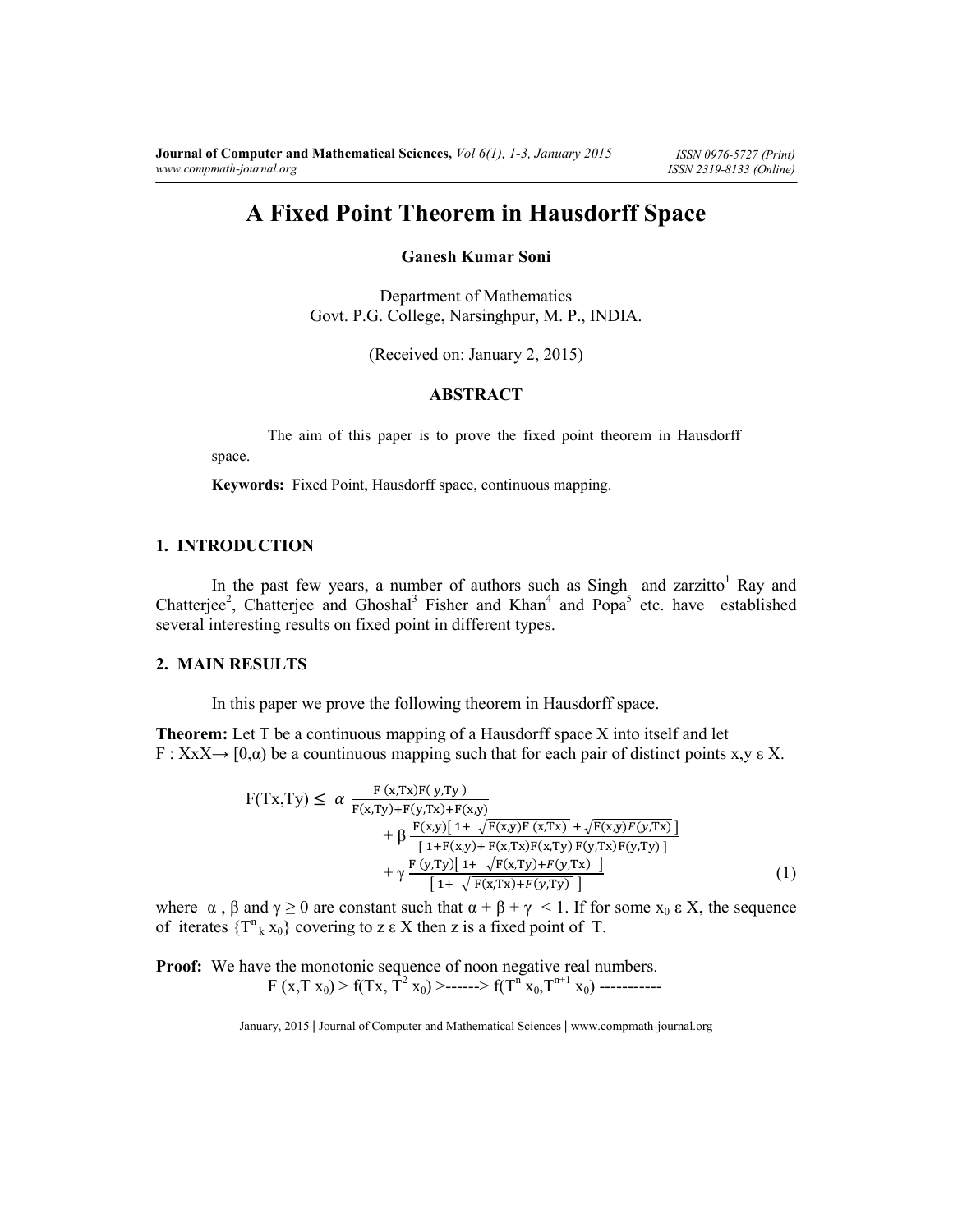which must converge along with all its subsequences to some real number  $\lambda$ .

Now from the continuity of F and T we have

$$
F(z,Tz) = F (\lim T_k^k x_0, T \lim T_k^k x_0)
$$
  
\n
$$
= F (\lim T_k^k x_0, \lim T_k^{n+1} x_0)
$$
  
\n
$$
= \lim F (T_k^k x_0, T_k^{n+1} x_0)
$$
  
\n
$$
= \lim F (T_k^k x_0, T_k^{n+1} x_0)
$$
  
\n
$$
= \lim F (T_k^{n+1} x_0, T_k^{n+2} x_0)
$$
  
\n
$$
= F (\lim T_k^{n+1} x_0, \lim T_k^{n+2} x_0)
$$
  
\n
$$
= F (\lim T_k^{n+1} x_0, \lim T_k^{n+2} x_0)
$$
  
\n
$$
= F (Tz, T^2z)
$$

If  $z \neq Tz$  then form (1) we have,

$$
F(Tz, T^2z) \leq \alpha \frac{F(z, Tz)F(Tz, T^2z)}{F(z, T^2z) + F(Tz, Tz) + F(z, Tz)}
$$
  
+  $\beta \frac{F(z, Tz)[1 + \sqrt{F(z, Tz)F(z, Tz)} + \sqrt{F(z, Tz)F(Tz, Tz)}]}{[1 + F(z, Tz) + F(z, Tz)F(Tz, Tz)F(Tz, Tz)]}$   
+  $\gamma \frac{F(Tz, T^2z)[1 + \sqrt{F(z, Tz)F(z, Tz)F(Tz, Tz)}]}{[1 + \sqrt{F(z, Tz) + F(Tz, Tz)}]}$   
 $\leq \alpha \frac{F(z, Tz)F(Tz, T^2z)}{[1 + \sqrt{F(z, Tz) + F(Tz, Tz)}]}$   
+  $\beta \frac{F(z, Tz)[1 + F(z, Tz)]}{[1 + F(z, Tz)]}$   
+  $\gamma \frac{F(Tz, T^2z)[1 + \sqrt{F(z, T^2z)}]}{[1 + \sqrt{F(Tz, T^2z)}]}$   
=  $\alpha F(z, Tz) + \beta F(z, Tz) + \gamma F(Tz, T^2z)$   
(1-  $\gamma$ )  $F(Tz, T^2z) \leq (\alpha + \beta) F(z, Tz)$   
 $F(Tz, T^2z) \leq (\alpha + \beta) F(z, Tz)$   
which gives,

 $F(z, Tz) = F(Tz, T<sup>2</sup>z) < F(z, Tz)$ where  $\alpha + \beta + \gamma < 1$ . Which is contradiction. Thus z is  $\alpha$  fixed point of F.

January, 2015 **|** Journal of Computer and Mathematical Sciences **|** www.compmath-journal.org